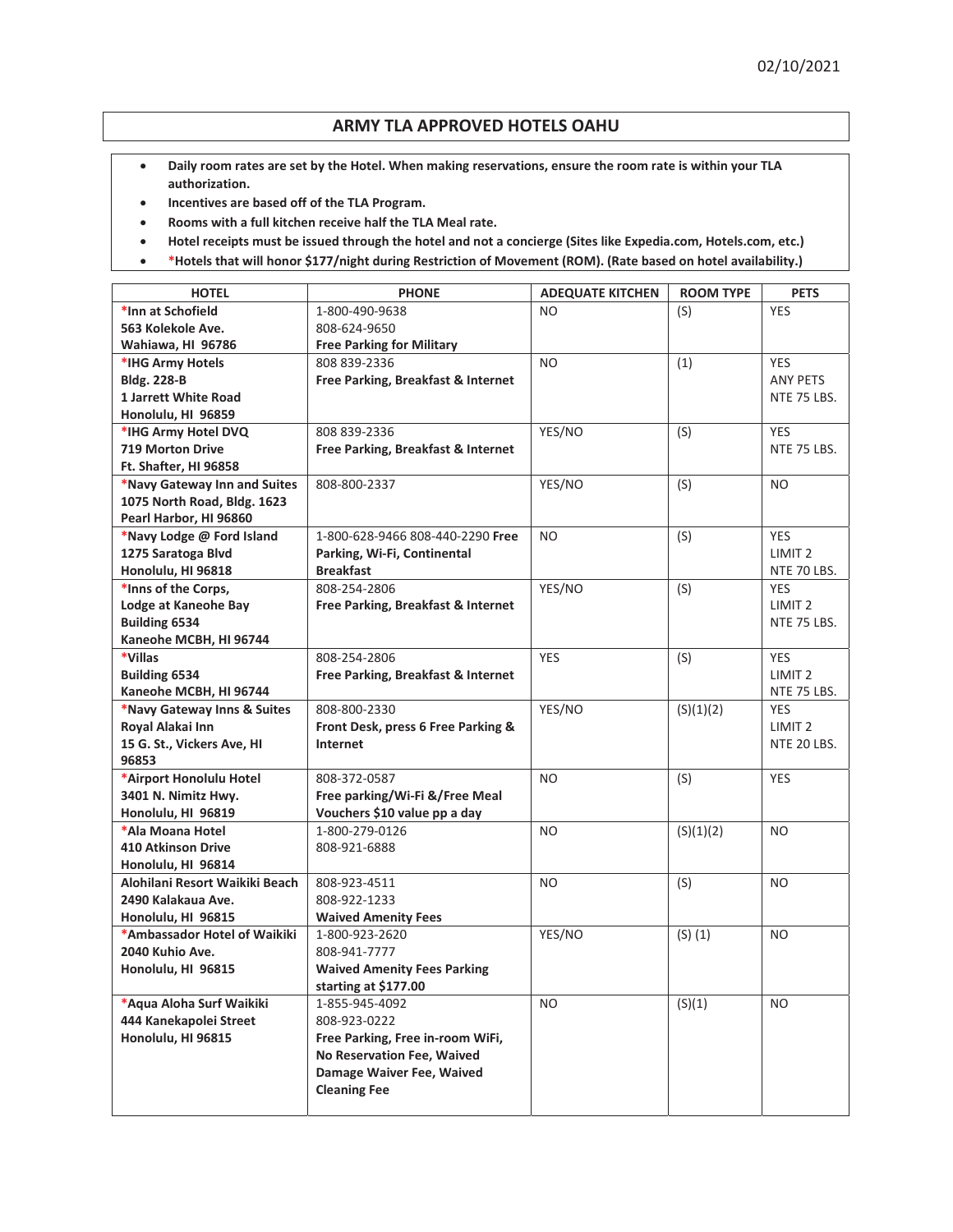| <b>HOTEL</b>                     | <b>PHONE</b>                            | <b>ADEQUATE KITCHEN</b> | <b>ROOM TYPE</b> | <b>PETS</b>    |
|----------------------------------|-----------------------------------------|-------------------------|------------------|----------------|
| *Aqua Ewa Hotel Waikiki          | 1-855-945-4092                          | YES/NO                  | (1)(2)(3)        | <b>YES</b>     |
| 2555 Cartwright Road             | 808-922-1677                            |                         |                  | NTE 30 LBS.    |
| Honolulu, HI 96815               | Free Parking, Free in-room WiFi No      |                         |                  |                |
|                                  | <b>Amenity Fees</b>                     |                         |                  |                |
| *Aqua Ilikai Hotels & Luxury     | 1-855-945-4092                          | <b>YES</b>              | (S)(1)(2)        | N <sub>O</sub> |
| Suites 1777 Ala Mona Blvd.       | 808-949-3811                            |                         |                  |                |
| Honolulu, HI 96815               |                                         |                         |                  |                |
|                                  | Free Parking, Free in-room WiFi No      |                         |                  |                |
|                                  | <b>Amenity Fees</b>                     |                         |                  |                |
| *Aqua Oasis                      | 1-855-945-4092                          | <b>NO</b>               | (S)(1)           | N <sub>O</sub> |
| <b>320 Lewers Street</b>         | 808-923-2300                            |                         |                  |                |
| Honolulu, HI 96815               | <b>Free Parking, Free WiFi</b>          |                         |                  |                |
|                                  | <b>No Amenity Fees</b>                  |                         |                  |                |
|                                  | <b>Complimentary Continental</b>        |                         |                  |                |
|                                  | <b>Breakfast</b>                        |                         |                  |                |
| *Aqua Palms Waikiki              | 1-855-945-4092                          | YES/NO                  | (S)(1)           | NO.            |
| 1850 Ala Moana Blvd.             | 808-947-7256                            |                         |                  |                |
| Honolulu, HI 96815               | Free Parking, Free in-room WiFi No      |                         |                  |                |
|                                  | <b>Amenity Fees</b>                     |                         |                  |                |
| *Aqua Skyline at Island Colony   | 1-855-945-4092                          | YES/NO                  | (S)(1)           | N <sub>O</sub> |
| 445 Seaside Ave                  | 808-923-2345                            |                         |                  |                |
| Honolulu, HI 96815               | Free Parking, Free in-room WiFi No      |                         |                  |                |
|                                  | <b>Amenity Fees</b>                     |                         |                  |                |
| *Aston at the Executive          | 1-855-945-4092                          | <b>YES</b>              | (S)(1)           | N <sub>O</sub> |
| <b>Centre Hotel</b>              | 808-539-3000                            |                         |                  |                |
| 1088 Bishop Street Honolulu,     | Free Parking, Free in-room WiFi No      |                         |                  |                |
| HI 96813                         | <b>Amenity Fees</b>                     |                         |                  |                |
| *Aston at the Waikiki Banyan     | 1-855-945-4092                          | <b>YES</b>              | (1)              | NO.            |
| 201 Ohua Ave.                    | 808-922-0555                            |                         |                  |                |
| Honolulu, HI 96815               | Free Parking, Free in-room WiFi No      |                         |                  |                |
|                                  | <b>Amenity Fees</b>                     |                         |                  |                |
| *Aston Waikiki Beach Hotel       | 1-800-877-7666 808-922-2511             | N <sub>O</sub>          | (S)(1)           | NO.            |
| 2570 Kalakaua Ave.               | <b>Waived Amenity Fees Free Parking</b> |                         |                  |                |
| Honolulu, HI 96815               | & Internet                              |                         |                  |                |
| <b>Aston Waikiki Beach Tower</b> | 1-855-945-4092                          | <b>YES</b>              | (1)(2)           | NO.            |
| 2470 Kalakaua                    | 808-926-6400                            |                         |                  |                |
| Ave.Honolulu, HI 96815           | Free Parking, Free in-room WiFi No      |                         |                  |                |
|                                  | <b>Amenity Fees</b>                     |                         |                  |                |
| *Aston Waikiki Circle Hotel      | 1-855-945-4092                          | NO.                     | (S)              | <b>NO</b>      |
| 2464 Kalakaua Ave.               | 808-923-1571                            |                         |                  |                |
| Honolulu, HI 96815               | Free Parking, Free in-room WiFi No      |                         |                  |                |
|                                  | <b>Amenity Fees</b>                     |                         |                  |                |
| *Aston Waikiki Sunset            | 1-855-945-4092                          | <b>YES</b>              | (1)(2)           | <b>NO</b>      |
| 229 Paoakalani Ave.              | 808-922-0511                            |                         |                  |                |
| Honolulu, HI 96815               | Free Parking, Free in-room WiFi No      |                         |                  |                |
|                                  | <b>Amenity Fees</b>                     |                         |                  |                |
| *Bamboo Waikiki                  | 1-855-945-4092                          | YES/NO                  | (S)(1)           | <b>NO</b>      |
| 2524 Kuhio Ave.                  | 808-922-7777                            |                         |                  |                |
| Honolulu, HI 96815               | Free Parking, Free in-room WiFi No      |                         |                  |                |
|                                  | <b>Amenity Fees</b>                     |                         |                  |                |
| <b>Best Western, The Plaza</b>   | 808-372-0587                            | NO.                     | (S)              | <b>YES</b>     |
| 3253 N. Nimitz Hwy.              | <b>Free Parking, Free Meal Vouchers</b> |                         |                  |                |
| Honolulu, HI 96819               | \$10.00/day a person                    |                         |                  |                |
| <b>Breakers at Waikiki</b>       | 1-800-426-0494                          | <b>YES</b>              | (S)(1)           | NO.            |
| 250 Beach Walk                   | 808-923-3181                            |                         |                  |                |
| Honolulu, HI 96815               |                                         |                         |                  |                |
|                                  |                                         |                         |                  |                |
|                                  |                                         |                         |                  |                |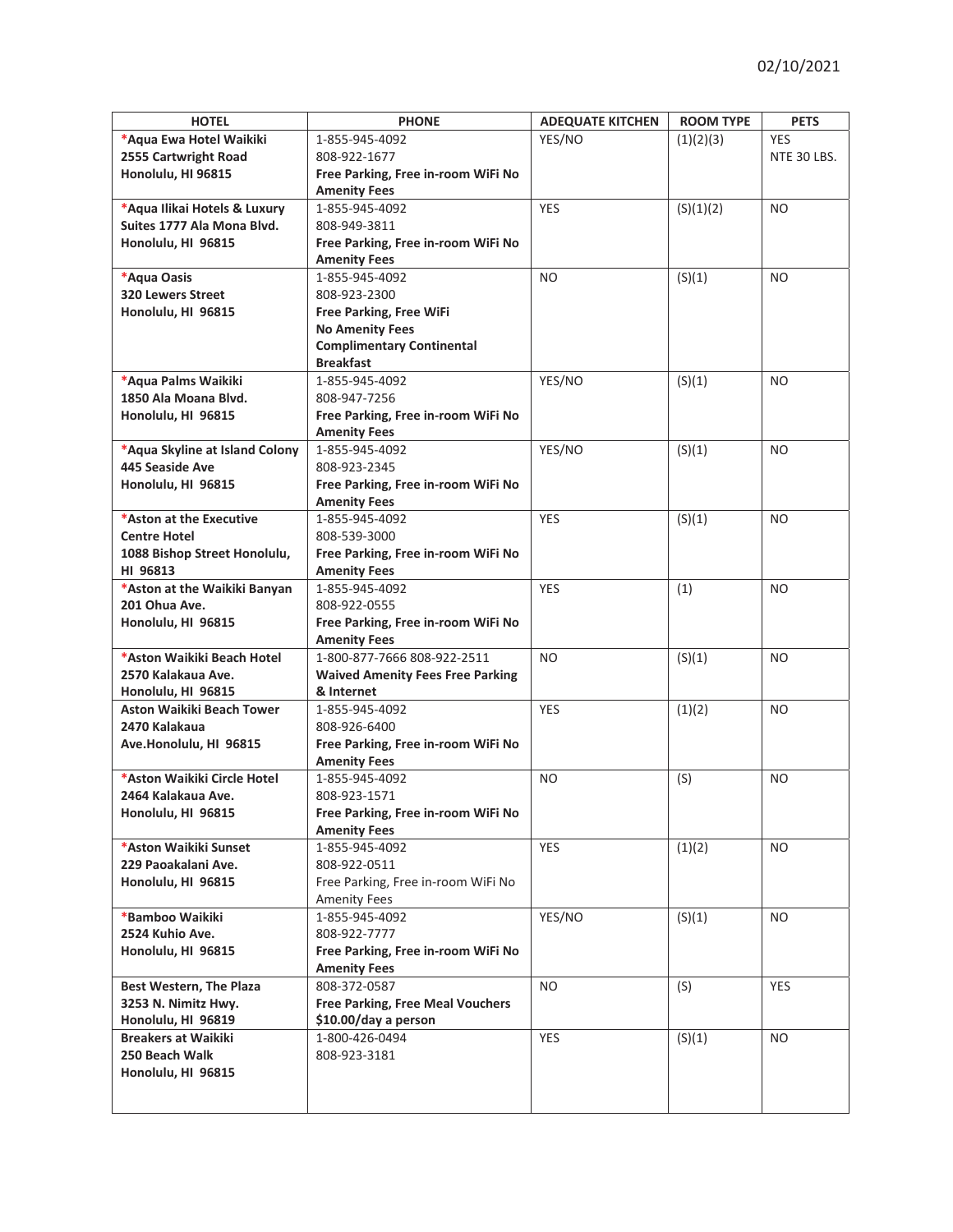| <b>HOTEL</b>                     | <b>PHONE</b>                             | <b>ADEQUATE KITCHEN</b> | <b>ROOM TYPE</b> | <b>PETS</b>        |
|----------------------------------|------------------------------------------|-------------------------|------------------|--------------------|
| <b>Coconut Waikiki Hotel</b>     | 1-866-974-2626 808-923-8828              | N <sub>O</sub>          | (S)              | NO.                |
| A Joie de Vivre Hotel            | Free Wi-Fi/in-room safe No Resort        |                         |                  |                    |
| <b>450 Lewers Street</b>         | Fees.                                    |                         |                  |                    |
| Honolulu, HI 96815               |                                          |                         |                  |                    |
| *Courtyard by Marriott           | 1-877-995-2638                           | NO.                     | (S)(1)           | NO.                |
| Waikiki Beach                    | 808-954-4000                             |                         |                  |                    |
| 400 Royal Hawaiian Ave.          | Free Wifi, Access to HI FIT Program.     |                         |                  |                    |
|                                  | <b>No Resort Fees</b>                    |                         |                  |                    |
| Honolulu, HI 96815               |                                          |                         |                  |                    |
| Doubletree by Hilton Alana-      | 1-800-222-8733                           | N <sub>O</sub>          | (S)              | NO.                |
| Waikiki Beach 1956 Ala           | 808-951-3141                             |                         |                  |                    |
| Moana Blvd.                      | <b>Waived Resort Fee, Free Parking,</b>  |                         |                  |                    |
| Honolulu, HI 96815               | <b>Free Internet</b>                     |                         |                  |                    |
| *Embassy Suites by Hilton        | 808-674-8222                             | <b>NO</b>               | (S)(1)           | NO.                |
| Oahu 725 Manawai St.             | Free Full Breakfast. \$10.00 Parking     |                         |                  |                    |
| Kapolei, HI 96707                |                                          |                         |                  |                    |
| *Embassy Suites Waikiki          | 1-800-362-2779                           | N <sub>O</sub>          | (1)(2)           | NO.                |
| Beach Walk 201 Beach Walk        | 808-921-2345                             |                         |                  |                    |
| Honolulu, HI 96815               | <b>Free Breakfast and Internet</b>       |                         |                  |                    |
| *Equus                           | 1-877-424-6423                           | N <sub>O</sub>          | (S)(1)           | N <sub>O</sub>     |
| 1696 Ala Moana Blvd.             | 808-949-0061                             |                         |                  |                    |
| Honolulu, HI 96815               | <b>Discount Parking and Free Wi-Fi</b>   |                         |                  |                    |
| Hale Koa Hotel                   | 1-800-367-6027                           | N <sub>O</sub>          | (S)              | NO.                |
| 2055 Kalia Road                  | 808-955-0555                             |                         |                  |                    |
| Honolulu, HI 96815               | <b>Free Internet &amp; No Resort Fee</b> |                         |                  |                    |
| *Hampton Inn & Suites            | 1-866-406-2782                           | <b>NO</b>               | (S)              | NO.                |
| 91-5431 Kapolei Parkway,         | 808-628-4900                             |                         |                  |                    |
| Suite 900 Kapolei, HI 96707      | Free Parking & WiFi, Cont breakfast      |                         |                  |                    |
| <b>Harbor Arms Apt. Hotel</b>    | 1-800-360-5556 808-488-5556              | <b>YES</b>              | (1)(2)           | NO.                |
| 98-130 Lipoa Place               | Free Parking & Internet No Resort        |                         |                  |                    |
| Aiea, HI 96701                   | Fee                                      |                         |                  |                    |
| *Harbor Shores Apt. Hotel        | 1-800-227-8796 808-488-5742              | <b>YES</b>              | (2)              | <b>YES</b>         |
| 98-145 Lipoa Place               | Free Internet & Parking                  |                         |                  |                    |
| Aiea, HI 96701                   |                                          |                         |                  |                    |
| <b>Hawaiian King Condo Hotel</b> | 808-922-3894                             | <b>YES</b>              | (S)(1)           | NO.                |
| 417 Nohonani Street              | <b>Free Internet</b>                     |                         |                  |                    |
| Honolulu, HI 96815               |                                          |                         |                  |                    |
| *Hawaiian Monarch Hotel          | 1-866-293-4738                           | NO                      | (S)(1)           | NO.                |
| 444 Niu Street                   | 808-945-3444                             |                         |                  |                    |
| Honolulu, HI 96815               |                                          |                         |                  |                    |
| *Hilton Garden Inn Waikiki       | 808-892-1863                             | NO                      | (S)(1)(2)        | <b>NO</b>          |
| Beach                            | Resort Charge \$29 per night Min.        |                         |                  |                    |
| 2330 Kuhio Ave                   | stay is 5 nights Email:                  |                         |                  |                    |
| Honolulu, HI 96815               | reservations@hgiwaikikibeach.com         |                         |                  |                    |
| *Hilton Hawaiian Village         | 1-800-445-8667                           | NO                      | (S)              | NO.                |
| <b>Beach Resort and Spa</b>      | 808-949-4321                             |                         |                  |                    |
| 2005 Kalia Road                  | Non-reimbursable resort fee may          |                         |                  |                    |
| Honolulu, HI 96815               | apply                                    |                         |                  |                    |
| *Hilton Waikiki Beach            | 1-888-243-9252                           | NO.                     | (S)              | NO.                |
| 2500 Kuhio Ave.                  | 808-922-0811                             |                         |                  |                    |
| Honolulu, HI 96815               |                                          |                         |                  |                    |
| Holiday Inn Express Waikiki      | 808-748-7103/808-947-2828                | NO.                     | (S)              | NO.                |
| 2058 Kuhio Ave.                  | <b>Waive Amenity, Discount Parking</b>   |                         |                  |                    |
| Honolulu, HI 96815               | <b>Internet &amp; Free Breakfast</b>     |                         |                  |                    |
| *Holiday Surf Hotel              | 808-923-8488                             | <b>YES</b>              | (S)(1)(2)        | <b>YES</b>         |
| 2303 Ala Wai Blvd                | Non-reimbursable resort fee may          |                         |                  | LIMIT <sub>2</sub> |
| Honolulu, HI 96815               | apply                                    |                         |                  | NTE 50 LBS.        |
|                                  |                                          |                         |                  |                    |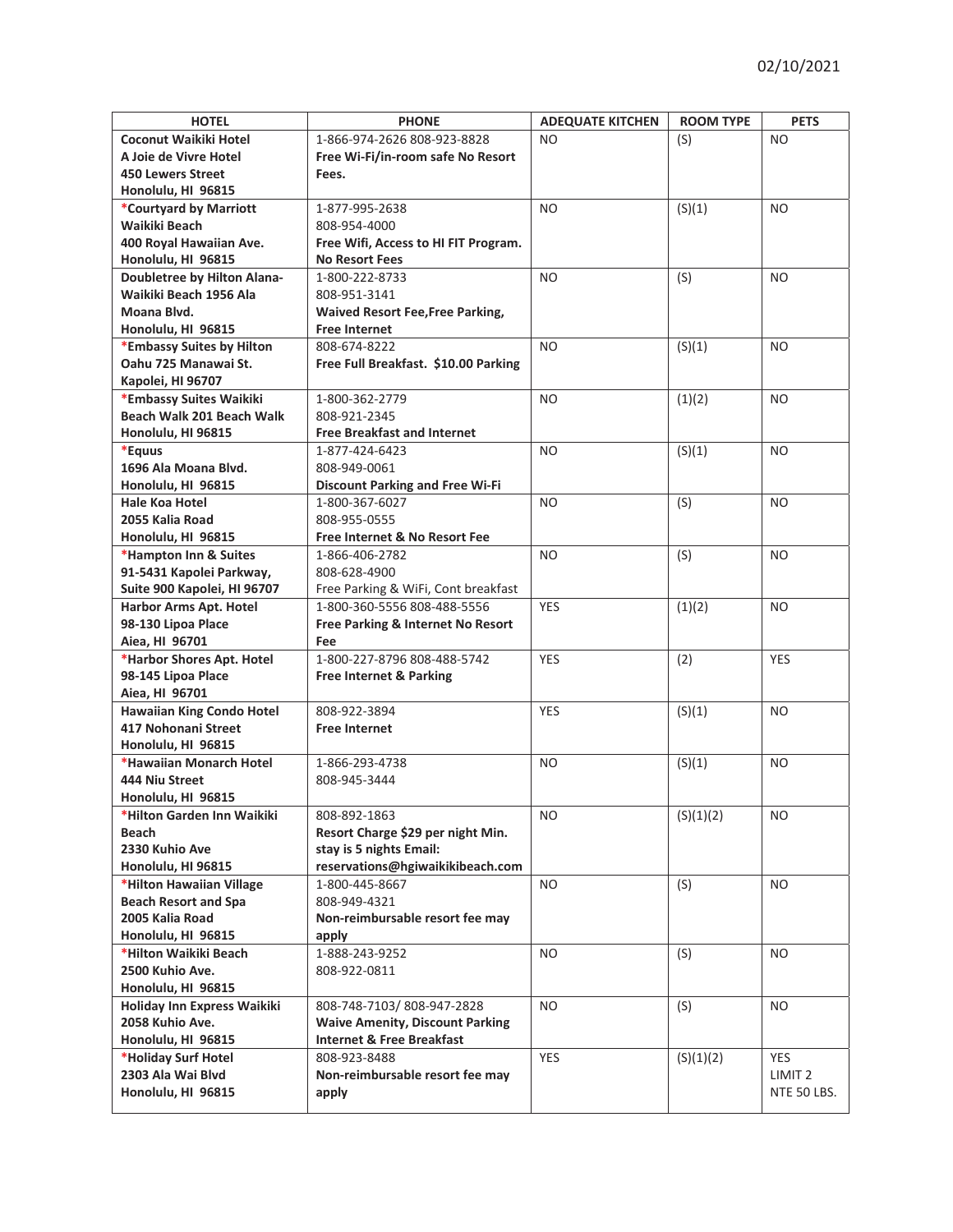| <b>HOTEL</b>                                       | <b>PHONE</b>                                | <b>ADEQUATE KITCHEN</b> | <b>ROOM TYPE</b> | <b>PETS</b>        |
|----------------------------------------------------|---------------------------------------------|-------------------------|------------------|--------------------|
| <b>Hotel La Croix</b>                              | 808-942-6006                                | YES/NO                  | (S)              | YES                |
| 2070 Kalakaua Ave.                                 | <b>Waived Resort Fee &amp; Free parking</b> |                         |                  | LIMIT <sub>2</sub> |
| Honolulu, HI 96815                                 |                                             |                         |                  | NTE 50 LBS.        |
| *Hotel Renew                                       | 1-855-747-0762 808-687-7700                 | N <sub>O</sub>          | (S)              | <b>YES</b>         |
| 129 Paoakalani Ave.                                | <b>Free Internet Amenity Fee included</b>   |                         |                  | LIMIT <sub>2</sub> |
| Honolulu, HI 96815                                 |                                             |                         |                  | NTE 40 LBS.        |
| Hyatt Centric Waikiki Beach                        | 800-237-1234                                | N <sub>O</sub>          | (S)              | <b>YES</b>         |
| 349 Seaside Ave.                                   | Free WiFi / Discount Parking                |                         |                  | LIMIT <sub>2</sub> |
| Honolulu, HI 96815                                 | Non-reimbursable resort fee may             |                         |                  | NTE 50 LBS.        |
|                                                    | apply                                       |                         |                  |                    |
| *Hyatt Place                                       | 1-800-367-5004                              | N <sub>O</sub>          | (S)              | <b>YES</b>         |
| 175 Paoakalani Ave.                                | 808-922-3861                                |                         |                  | LIMIT <sub>2</sub> |
| Honolulu, HI 96815                                 | Free WiFi / Buffet Breakfast                |                         |                  | NTE 50 LBS.        |
| *Hyatt Regency Waikiki                             | 1-800-233-1234                              | N <sub>O</sub>          | (S)(1)(2)        | <b>YES</b>         |
| 2424 Kalakaua Ave.                                 | 808-923-1234                                |                         |                  |                    |
| Honolulu, HI 96815                                 |                                             |                         |                  |                    |
| *Ilima Hotel                                       | 1-800-801-9366                              | <b>YES</b>              | (S)(1)(2)(3)     | N <sub>O</sub>     |
| 445 Nohonani Street                                | 808-923-1877                                |                         |                  |                    |
| Honolulu, HI 96815                                 | Free Parking & Internet                     |                         |                  |                    |
| *Lotus Honolulu                                    | 1-866-865-7925                              | NO.                     | (S)              | <b>YES</b>         |
| @ Diamond Head                                     | 808-922-1700                                |                         |                  | 1DOG               |
| 2885 Kalakaua Ave.                                 | Free Parking, Free in-room WiFi             |                         |                  | NTE 20 LBS.        |
| Honolulu, HI 96815                                 | <b>No Amenity Fees</b>                      |                         |                  |                    |
| *Luana Waikiki                                     | 1-855-945-4092                              | YES/NO                  | (S)(1)(2)        | NO.                |
| <b>Hotel &amp; Suites</b>                          | 808-955-6000                                |                         |                  |                    |
| 2045 Kalakaua Ave.                                 | Free Parking, Free in-room WiFi No          |                         |                  |                    |
| Honolulu, HI 96815                                 | <b>Amenity Fees</b>                         |                         |                  |                    |
| *Moana Surfrider                                   | 808-922-3111                                | <b>NO</b>               | (S)              | N <sub>O</sub>     |
| 2365 Kalakaua Ave.                                 | Non-reimbursable resort fee may             |                         |                  |                    |
| Honolulu, HI 96815                                 | apply                                       |                         |                  |                    |
| New Otani Kaimana Beach                            | 1-800-356-8264                              | <b>NO</b>               | (S)(1)           | N <sub>O</sub>     |
| 2863 Kalakaua Ave.<br>808-923-1555                 |                                             |                         |                  |                    |
|                                                    | Honolulu, HI 96815                          |                         |                  |                    |
| *Ohana Waikiki East                                | 1-800-279-0126                              |                         | (S)(1)(2)        | NO.                |
| 150 Kaiulani Ave.                                  | 808-921-6888                                |                         |                  |                    |
|                                                    | Honolulu, HI 96815                          |                         |                  |                    |
| *Ohana Waikiki Malia                               | 1-800-279-0126                              | NO                      | (S)(1)           | NO.                |
| 2211 Kuhio Ave.                                    | 808-921-6888                                |                         |                  |                    |
| Honolulu, HI 96815                                 |                                             |                         |                  |                    |
| *Ohia Waikiki Studio Suits                         | 1-855-945-4092 /808-926-6442                | YES/NO                  | (S)(1)           | YES                |
| 2280 Kuhio Ave                                     | Free Parking, Free in-room WiFi             |                         |                  |                    |
| Honolulu, HI 96815<br>*Outrigger Reef on the Beach | <b>No Amenity Fees</b>                      |                         |                  | <b>NO</b>          |
| 2169 Kalia Road                                    | 1-800-279-0126<br>808-921-6888              | NO.                     | (S)(1)           |                    |
| Honolulu, HI 96815                                 |                                             |                         |                  |                    |
| *Outrigger Waikiki on the                          | 1-800-279-0126                              | NO.                     | (S)              | NO.                |
| Beach 2335 Kalakaua Ave.                           | 808-921-6888                                |                         |                  |                    |
| Honolulu, HI 96815                                 |                                             |                         |                  |                    |
| *Pacific Marina Inn                                | 808-836-1131                                | NO.                     | (S)              | NO.                |
| 2628 Waiwai Loop.<br><b>Free Parking</b>           |                                             |                         |                  |                    |
| Honolulu, HI 96819                                 |                                             |                         |                  |                    |
| *Pacific Monarch Hotel                             | 1-855-945-4092                              | YES/NO                  | (S)(1)           | NO.                |
| 2427 Kuhio Ave.                                    | 808-923-9805                                |                         |                  |                    |
| Honolulu, HI 96815                                 | Free Parking, Free in-room WiFi No          |                         |                  |                    |
|                                                    | <b>Amenity Fees</b>                         |                         |                  |                    |
|                                                    |                                             |                         |                  |                    |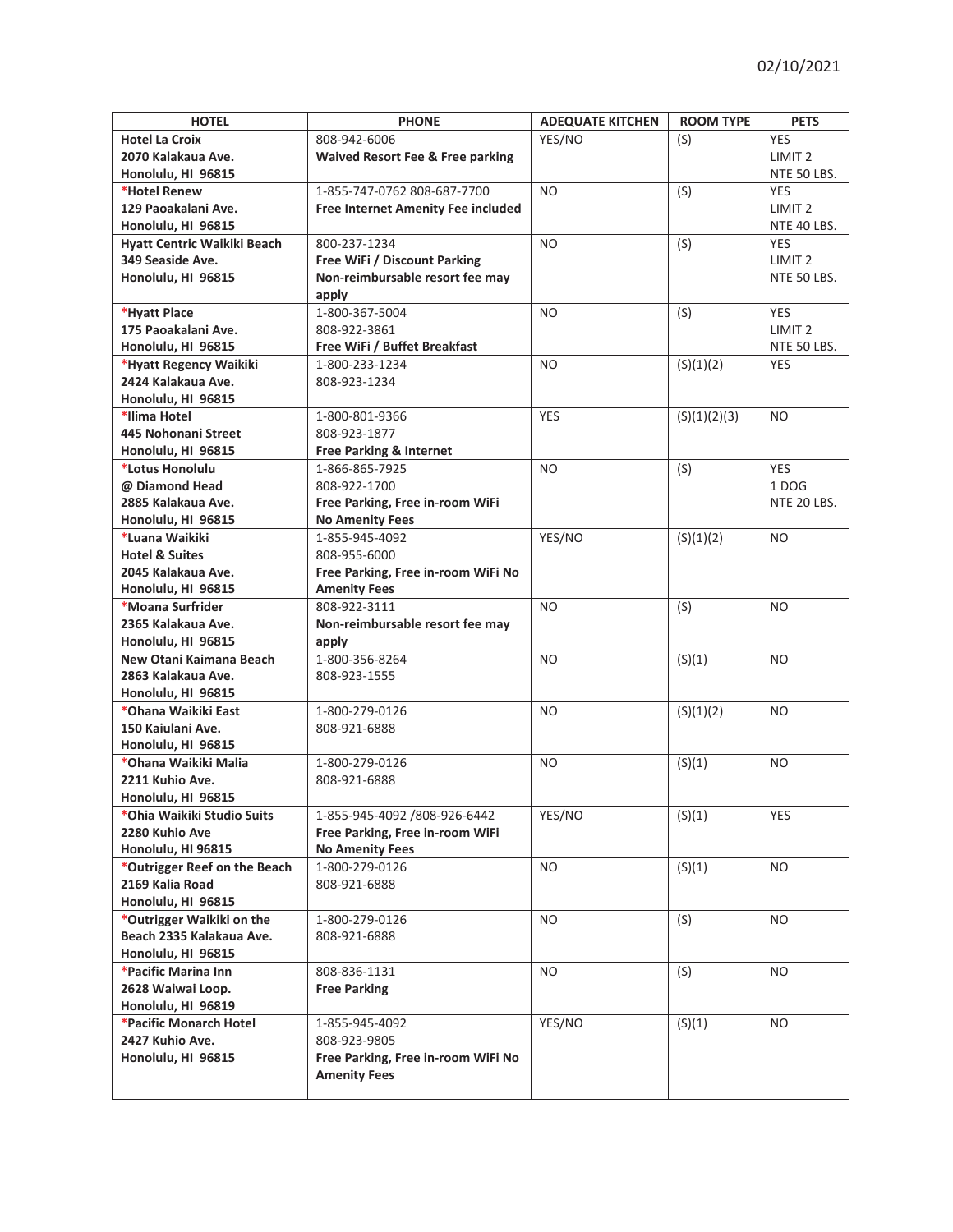| <b>HOTEL</b>                                  | <b>PHONE</b>                              |                | <b>ROOM TYPE</b> | <b>PETS</b>        |
|-----------------------------------------------|-------------------------------------------|----------------|------------------|--------------------|
| *Pagoda Hotel                                 | 1-855-945-4092/808-941-6611               | <b>NO</b>      | (s)(1)(2)        | <b>YES</b>         |
| 1525 Rycroft Street                           | Free Parking, Free in-room WiFi No        |                |                  | 1DOG               |
| Honolulu, HI 96814                            | <b>Amenity Fees</b>                       |                |                  | NTE 30 LBS.        |
| <b>Paradise Bay Resort</b>                    | 1-800-735-5071 808-239-5711               | <b>YES</b>     | (S)(1)           | <b>YES</b>         |
| 47-039 Lihikai Drive                          | <b>Free Parking &amp; Internet</b>        |                |                  | LIMIT <sub>2</sub> |
| Kaneohe, HI 96744                             |                                           |                |                  |                    |
| *Park Shore Waikiki                           | 1-855-945-4092 / 808-923-0411             | NO.            | (S)(1)(2)        | NO                 |
| 2586 Kalakaua Ave.                            | <b>Complimentary Parking &amp; WiFI</b>   |                |                  |                    |
| Honolulu, HI 96815                            | <b>No Resort Charge</b>                   |                |                  |                    |
| <b>Pearl Hotel Waikiki</b>                    | 808-922-1616                              | <b>NO</b>      | (S)(1)(2)        | <b>YES</b>         |
| 415 Nahua St.                                 | <b>Waived Amenity Fee, Parking, &amp;</b> |                |                  | LIMIT <sub>2</sub> |
| Honolulu, HI 96815                            | <b>Pet Fees</b>                           |                |                  | NTE 40 LBS.        |
| *Prince Waikiki                               | 1-800-321-6248                            | N <sub>O</sub> | (S)(1)(2)        | N <sub>O</sub>     |
| 100 Holomoana Street                          | 808-956-1111                              |                |                  |                    |
| Honolulu, HI 96815                            |                                           |                |                  |                    |
| Queen Kapiolani Hotel                         | 1-800-533-6970                            | <b>NO</b>      | (S)(1)           | <b>YES</b>         |
| 150 Kapahulu Ave                              | 808-922-1941                              |                |                  | LIMIT <sub>2</sub> |
| Honolulu, HI 96815                            | <b>Free Parking, Waive Amenity Fees</b>   |                |                  | NTE 75 LBS.        |
| Ramada Plaza Waikiki                          | 808-744-7561 / 808-744-4351               | N <sub>O</sub> | (S)              |                    |
| 1830 Ala Moana Blvd.                          |                                           |                |                  | NO.                |
| Honolulu, HI 96815                            | Free Parking, Internet, & Breakfast       |                |                  |                    |
|                                               | 808-674-4480                              |                |                  | <b>YES</b>         |
| *Residence Inn by Marriott<br>Oahu Kapolei    | Free Wi-Fi, & Buffet Breakfast            | YES/NO         | (S)              |                    |
| <b>731 Kunehi Street</b>                      |                                           |                |                  |                    |
|                                               |                                           |                |                  |                    |
| Kapolei, HI 96707<br><b>Royal Hawaiian</b>    | 1-800-325-3535                            | <b>NO</b>      | (S)              | N <sub>O</sub>     |
| 2259 Kalakaua Ave.                            | 808-923-7311                              |                |                  |                    |
| Honolulu, HI 96815                            |                                           |                |                  |                    |
| *Sheraton Princess Kaiulani                   | 1-888-627-8110 / 808-922-5811             | <b>NO</b>      | (S)              | <b>NO</b>          |
| 120 Kaiulani Ave.                             | Non-reimbursable resort fee may           |                |                  |                    |
|                                               |                                           |                |                  |                    |
| Honolulu, HI 96815<br>*Sheraton Waikiki Hotel | apply<br>1-808-931-4610 / 808-922-4422    | <b>NO</b>      |                  | N <sub>O</sub>     |
| 2255 Kalakaua Ave.                            | Non-reimbursable resort fee may           |                | (S)              |                    |
| Honolulu, HI 96815                            | apply                                     |                |                  |                    |
| Shoreline Hotel Waikiki a Joie                | 1-866-974-2626 808-931-2444               | <b>NO</b>      | (S)              | NO                 |
| de Vivre Hotel                                | Free Wi-Fi/in-room safe No resort         |                |                  |                    |
|                                               | 342 Seaside Ave.<br>fee.                  |                |                  |                    |
| Honolulu, HI 96815                            |                                           |                |                  |                    |
| The Surfjack Hotel & Swim                     | 757-714-0824 / 808-923-8882               | N <sub>O</sub> | (S)(1)(2)(3)     | <b>YES</b>         |
| <b>Club 412 Lewers Street</b>                 | Free Parking, Free in-room WiFi No        |                |                  |                    |
| Honolulu, HI 96815                            | <b>Amenity Fees</b>                       |                |                  |                    |
| *Vive Hotel Waikiki                           | 808-687-2000                              | NO.            |                  | NO.                |
| 2426 Kuhio Ave.                               | Free Continental Breakfast In-room        |                | (S)              |                    |
| Honolulu, HI 96815                            | safe & Internet                           |                |                  |                    |
| *Waikiki Beachcomber by                       | 1-800-279-0126                            | <b>NO</b>      |                  | NO.                |
| Outrigger                                     | 808-921-6888                              |                | (S)(1)           |                    |
| 2300 Kalakaua Ave.                            |                                           |                |                  |                    |
| Honolulu, HI 96815                            |                                           |                |                  |                    |
| Waikiki Beach Marriott Resort                 | 1-800-367-5370 / 808-922-6611             | NO             | (S)(1)(2)        | NO.                |
|                                               |                                           |                |                  |                    |
| & Spa<br>2552 Kalakaua Ave.                   |                                           |                |                  |                    |
| Honolulu, HI 96815                            |                                           |                |                  |                    |
|                                               |                                           | NO.            |                  | NO.                |
| *Waikiki by Outrigger<br>255 Beach Walk       | 1-800-279-0126 / 808-921-6888             |                | (S)(1)(2)        |                    |
|                                               |                                           |                |                  |                    |
| Honolulu, HI 96815                            |                                           |                |                  |                    |
|                                               |                                           |                |                  |                    |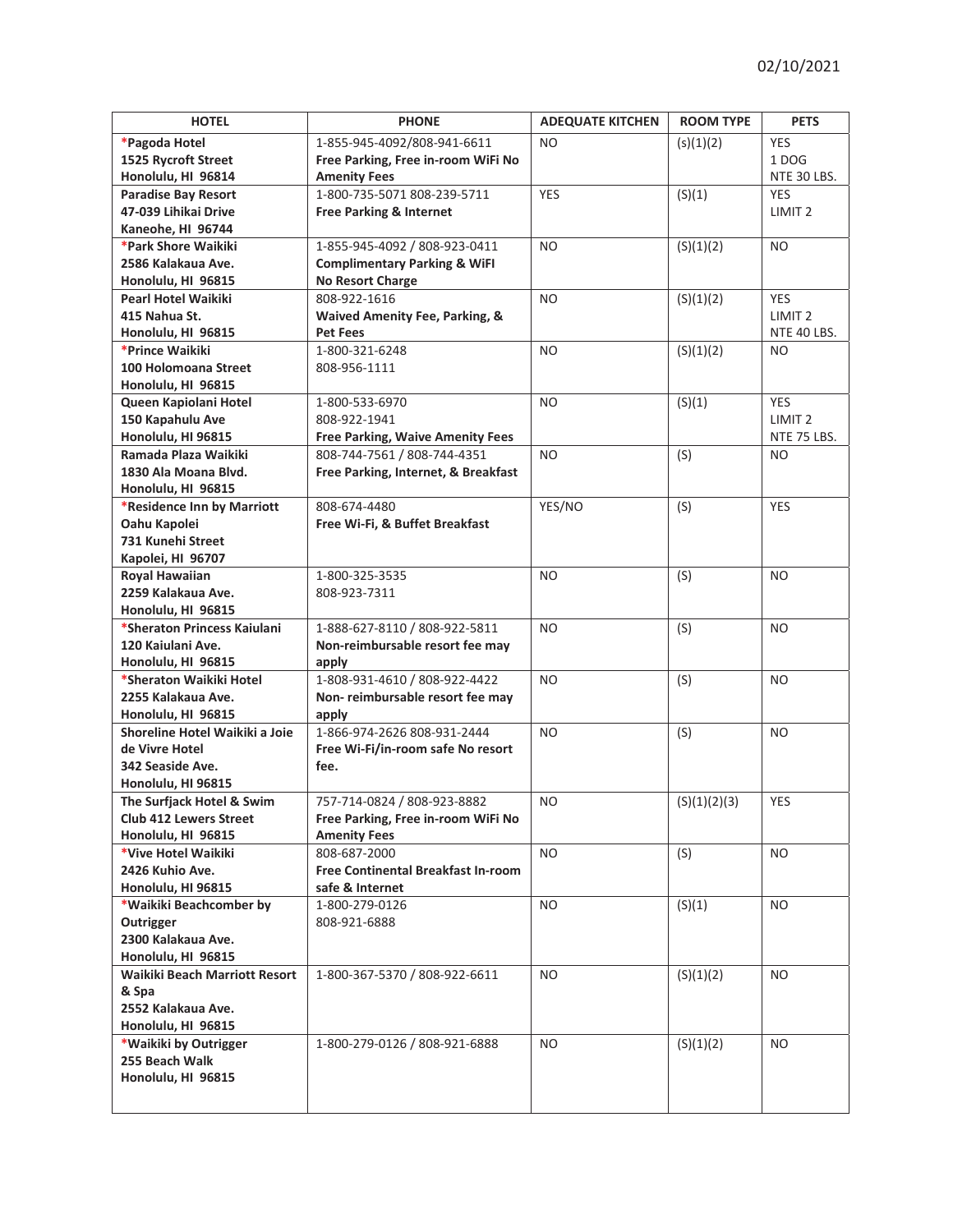| <b>HOTEL</b>                  | <b>PHONE</b>                         | <b>ADEQUATE KITCHEN</b> | <b>ROOM TYPE</b> | <b>PETS</b>    |
|-------------------------------|--------------------------------------|-------------------------|------------------|----------------|
| Waikiki Resort Hotel          | 1-800-367-5116 / 808-922-4911        | YES/NO                  | (S)              | NO.            |
| 2460 Koa Avenue               |                                      |                         |                  |                |
| Honolulu, HI 96815            |                                      |                         |                  |                |
| Waikiki Sand Villa Hotel 2375 | 1-800-247-1903                       | YES/NO                  | (S)              | N <sub>O</sub> |
| Ala Wai Blvd.                 | 808-922-4744                         |                         |                  |                |
| Honolulu, HI 96815            | <b>Free Breakfast &amp; Internet</b> |                         |                  |                |
| *White Sands Hotel 431        | 1-855-945-4092 /808-924-7263         | N <sub>O</sub>          | (S)(1)           | NO.            |
| Nohonani Street               | Free Parking, Free in-room WiFi No   |                         |                  |                |
| Honolulu, HI 96815            | <b>Amenity Fees</b>                  |                         |                  |                |